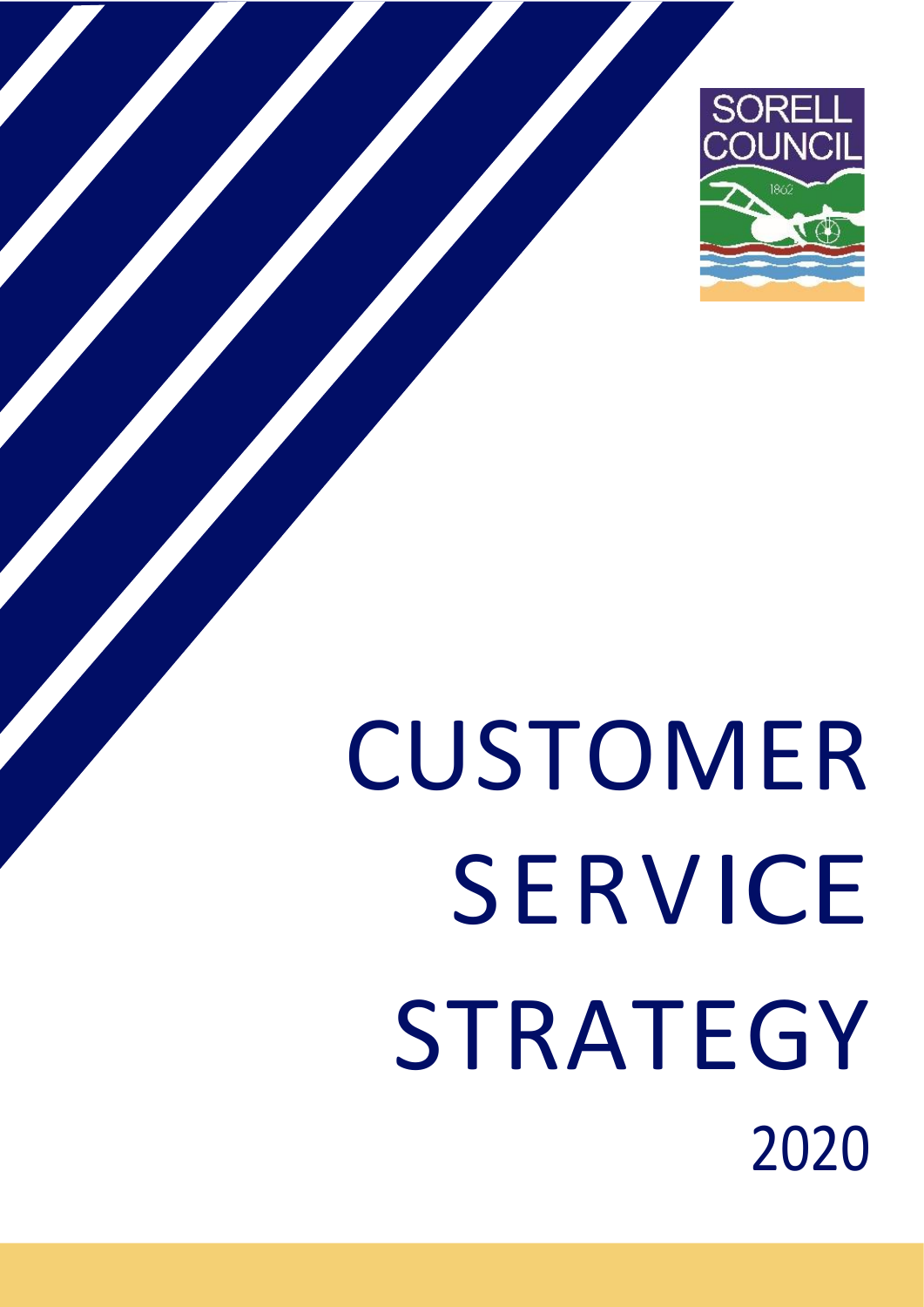

# CUSTOMER SERVICE STRATEGY

# **CONTENTS**

| Introduction                                                              | 2 |
|---------------------------------------------------------------------------|---|
| <b>Customer Service Charter</b>                                           | 3 |
| <b>Our Commitment</b>                                                     | 4 |
| Positioning the Customer Service Strategy                                 | 5 |
| <b>Our Customers</b>                                                      | 6 |
| Key Customer Service Objectives                                           | 6 |
| The Action Plan - How we will Achieve Our Objectives (Actions & Outcomes) | 7 |
| How Will We Evaluate the Strategy                                         | 9 |
| <b>Related Policies and Documentation</b>                                 | 9 |
| Feedback                                                                  | 9 |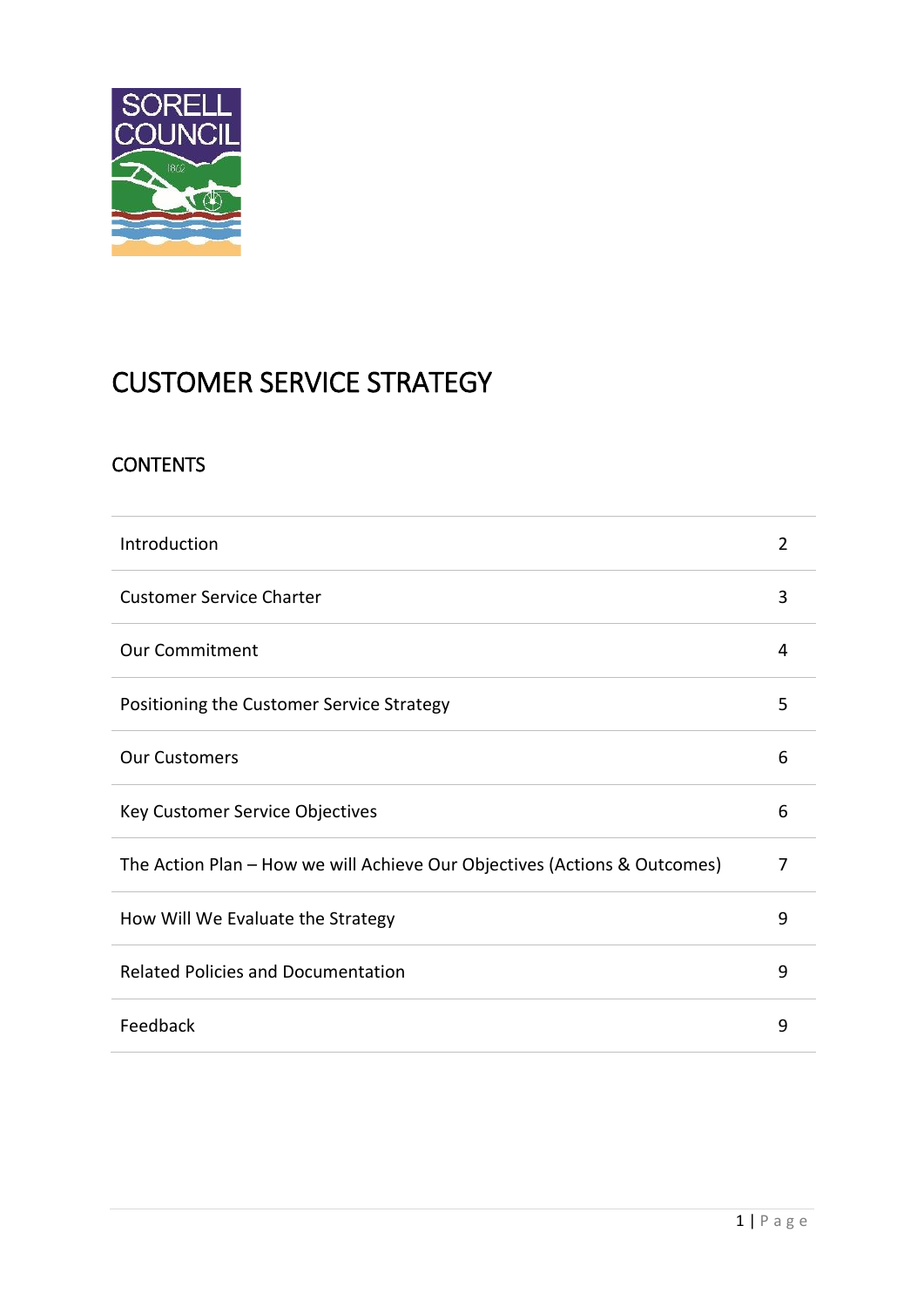# **INTRODUCTION**

Sorell Council's Customer Service Strategy (the Strategy) outlines the key initiatives and actions that Council will take to ensure that our customer service meets customer and community expectations over the next five years.

Council's Strategic Plan 2019 - 2029 focuses on Council's role in delivering the community's vision for the Sorell Municipality. This Strategy is intrinsically linked to the principles of this strategic plan, in particular Objective 4 – Increased Community Confidence in Council.

"Increasing Community Confidence" includes the way that Council engages with and responds to the local community in making and implementing decisions and delivering services that impact on the Sorell Local Government Area (LGA). Provision of organisation wide customer service that generates customer satisfaction and increased resident satisfaction. This Strategy and the associated Customer Service Charter gives direction on how Council will achieve this and forms part of a wider on-going program of projects to see Council continuously improve.

This Strategy has been developed to:

- 1. Increase community confidence in Council by providing prompt and efficient Customer Service.
- 2. Give a clear direction on how we are achieving our Customer Service Charter.
- 3. Improve our customer's experience and satisfaction.
- 4. Support decision making and community engagement.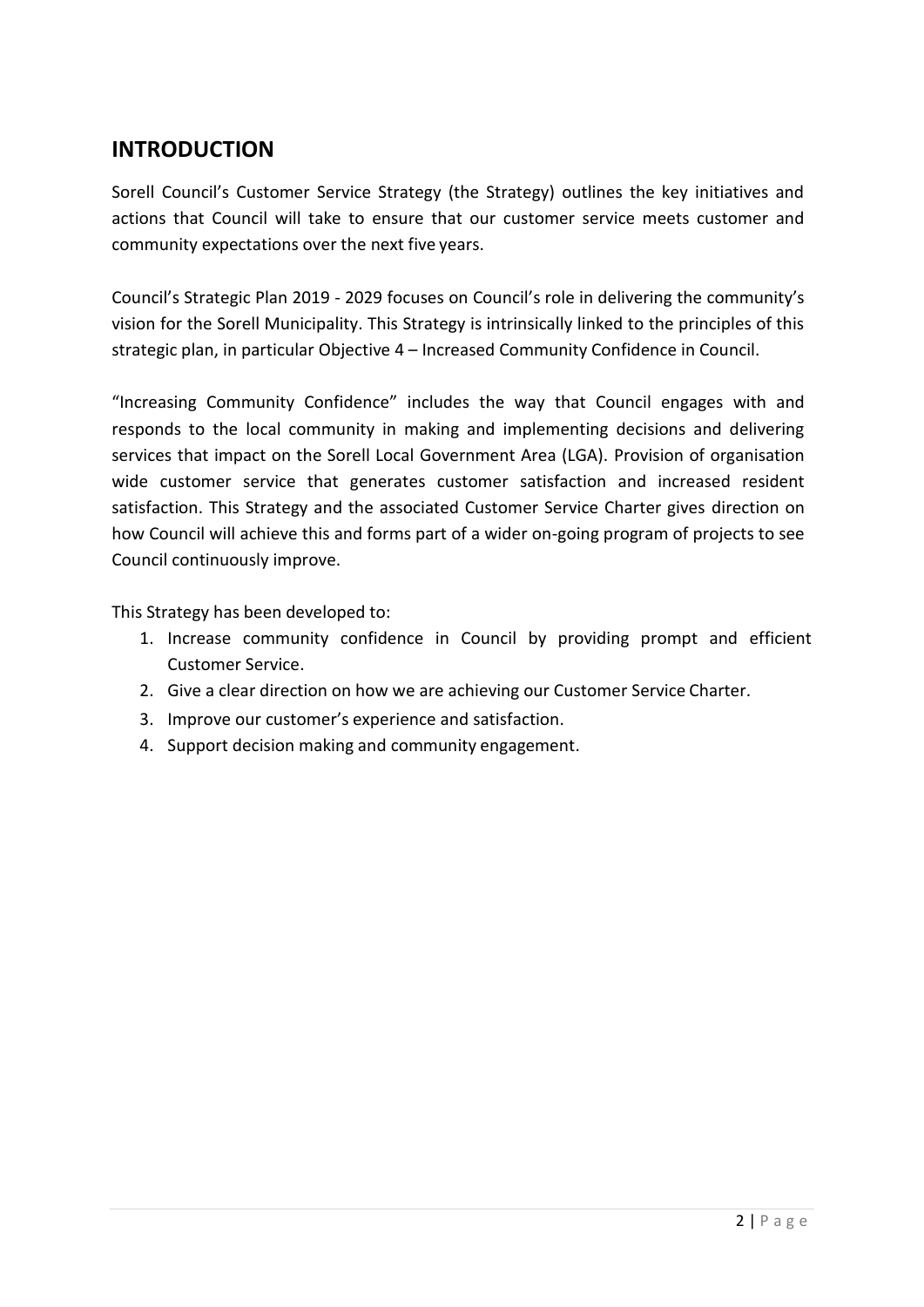# **CUSTOMER SERVICE CHARTER**

### **Our commitment to you**

At Sorell Council, we are committed to working in partnership with our community to consistently deliver programs and services that are within our capacity and resources, with a focus on exceptional customer service.

Our staff are committed to ensuring that our organisation's values of integrity, unity, respect and innovation are reflected in their actions, whether dealing directly with our customers, or working together to deliver programs and services to our community.

### **You can expect us to**

- Greet you with a smile.
- **EXECOMMUNICATE CLEARLY AND LISTED COMMUNICATE**
- Make things as simple as possible for you.
- **Provide accurate, prompt, friendly, courteous and professional customer service.**
- Give you choices about how and when you can contact us.
- Actively seek your feedback on our service to ensure they meet your needs.
- **Provide an after-hours service response for emergency incidents.**
- Acknowledge all written correspondence and promptly provide a response.
- **Provide first point resolution where possible.**

### **You can help us by**

- Treating our staff with mutual respect.
- Being complete and accurate in your dealings with us.
- Working with us to resolve issues.
- **Showing respect and courtesy to other customers and Council staff.**
- Making an appointment by phone if you have a complex issue.
- **Providing your name and contact details.**

### **Providing us feedback**

We encourage you to contact us directly regarding your service experiences.

You can contact us in person, by email, via phone or mail:

- Email sorell.council@sorell.tas.gov.au
- Website WWW.sorell.tas.gov.au
- Mail PO Box 126, SORELL TAS 7172
- In Person 47 Cole Street, Sorell
- Phone (03) 6269 0000 (Weekdays from 8.15am to 4.45pm, excluding public holidays)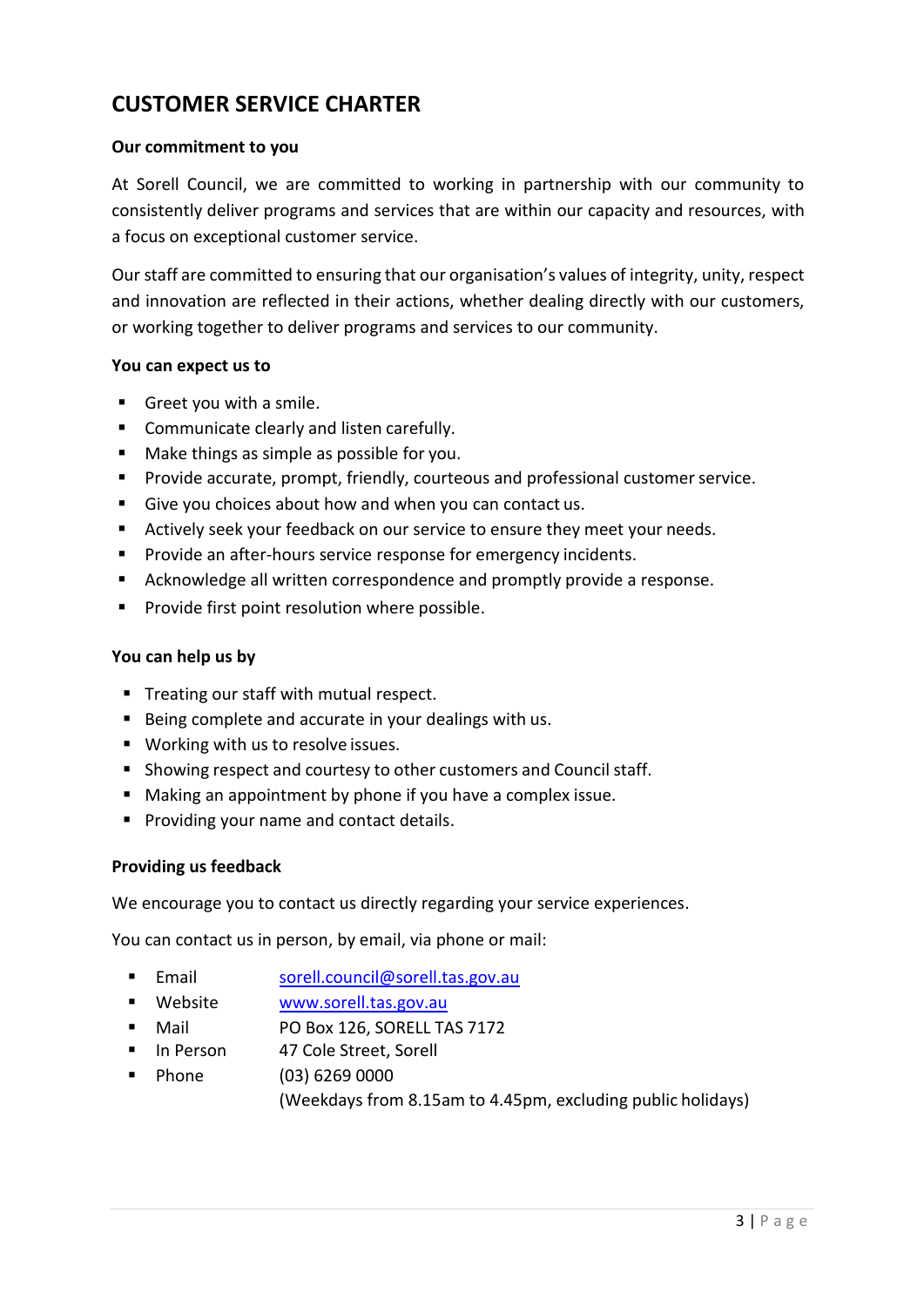# **OUR COMMITMENT**

Underpinning this strategy is Council's commitment to our values and guiding principles for effective customer service.

### **Council Values**

### INTEGRITY

We work in good faith, are honest and forthcoming and take accountability for our decisions.

### UNITY

We work cohesively as one Council, supporting our community and each other to achieve better outcomes.

### RESPECT

We listen to and consider the opinions and input of each person and acknowledge each other's contribution.

### INNOVATION

We are committed to finding new solutions, adapting to change and continuously improving in order to deliver the best outcomes for the community.

### **Customer Service Guiding Principles**

- 1. Identifying our customers' needs and expectations and understanding what quality customer service is.
- 2. Ensuring excellent service provisions to all customers by meeting and exceeding our customers' expectations.
- 3. Recognising our customers are individuals with unique needs and empowering our staff to take ownership and deliver positive outcomes.
- 4. Respecting our customers' time and endeavouring to keep processing simple and resolve requests as effectively as possible.
- 5. Seeking customer feedback in order to measure organisational performance.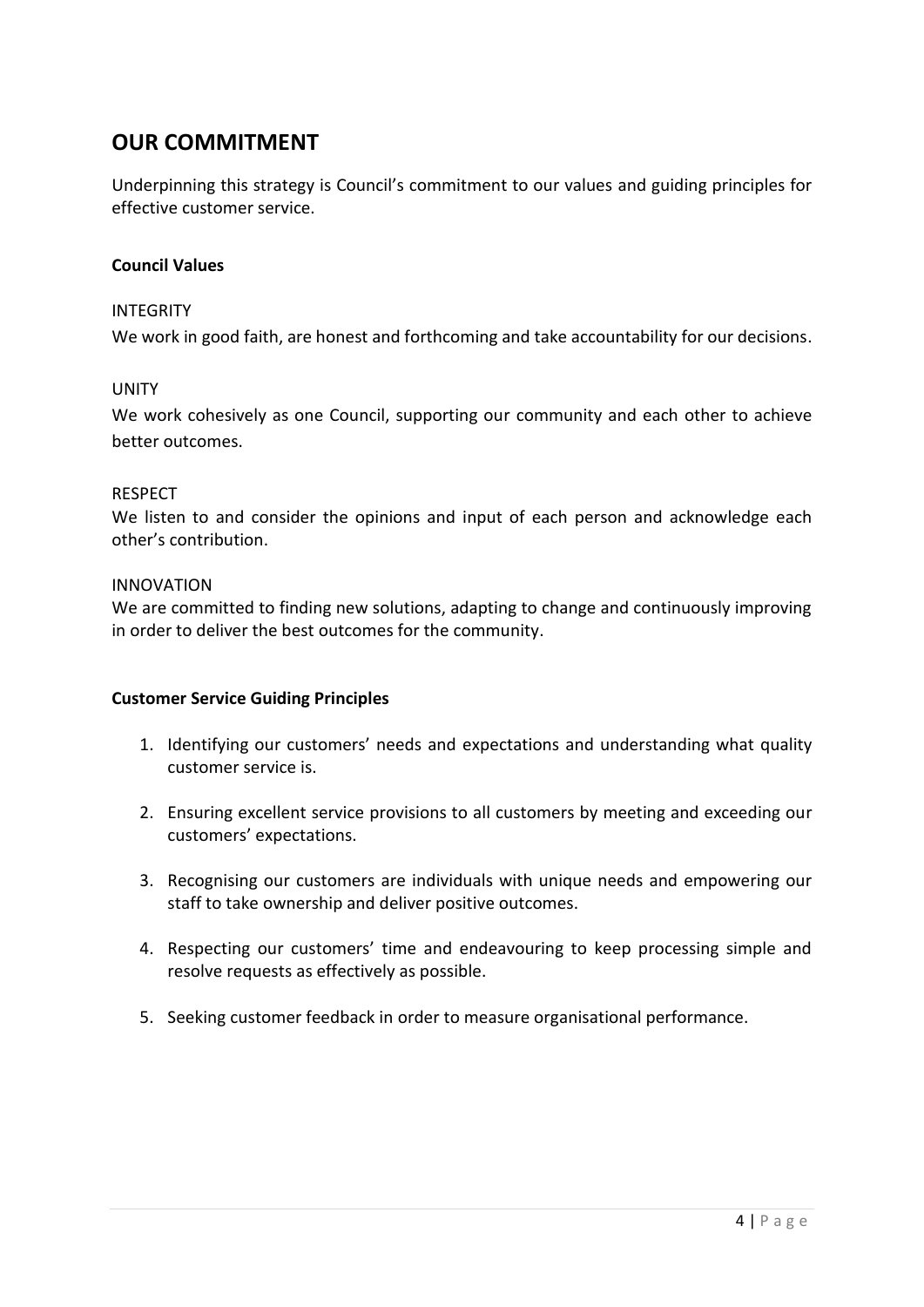# **POSITIONING THE CUSTOMER SERVICE STRATEGY**

The principal legislation establishing the powers and functions of Councils is *The [Local](http://www.thelaw.tas.gov.au/tocview/index.w3p;cond=all;doc_id=95%2B%2B1993%2BAT%40EN%2B20150807000000;histon=;prompt=;rec=;term=local%20government)  [Government Act 1993](http://www.thelaw.tas.gov.au/tocview/index.w3p;cond=all;doc_id=95%2B%2B1993%2BAT%40EN%2B20150807000000;histon=;prompt=;rec=;term=local%20government) (*The Act). The Act specifies that Council's must develop a Strategic Plan and a Customer Service Charter.

Council's Strategic Plan 2019 – 2029 describes how we will progress towards the longer term requirements of our community and influences our operations, including the way we deliver our services, how we engage with our community and how we govern the organisation.

The Customer Service Charter specifies the principles relating to services provided by Council and the procedures for dealing with complaints relating to services provided by Council.

The Customer Service Strategy outlines the way we will support the delivery of the Strategic Plan and upholds the standards set out in the Customer Service Charter.

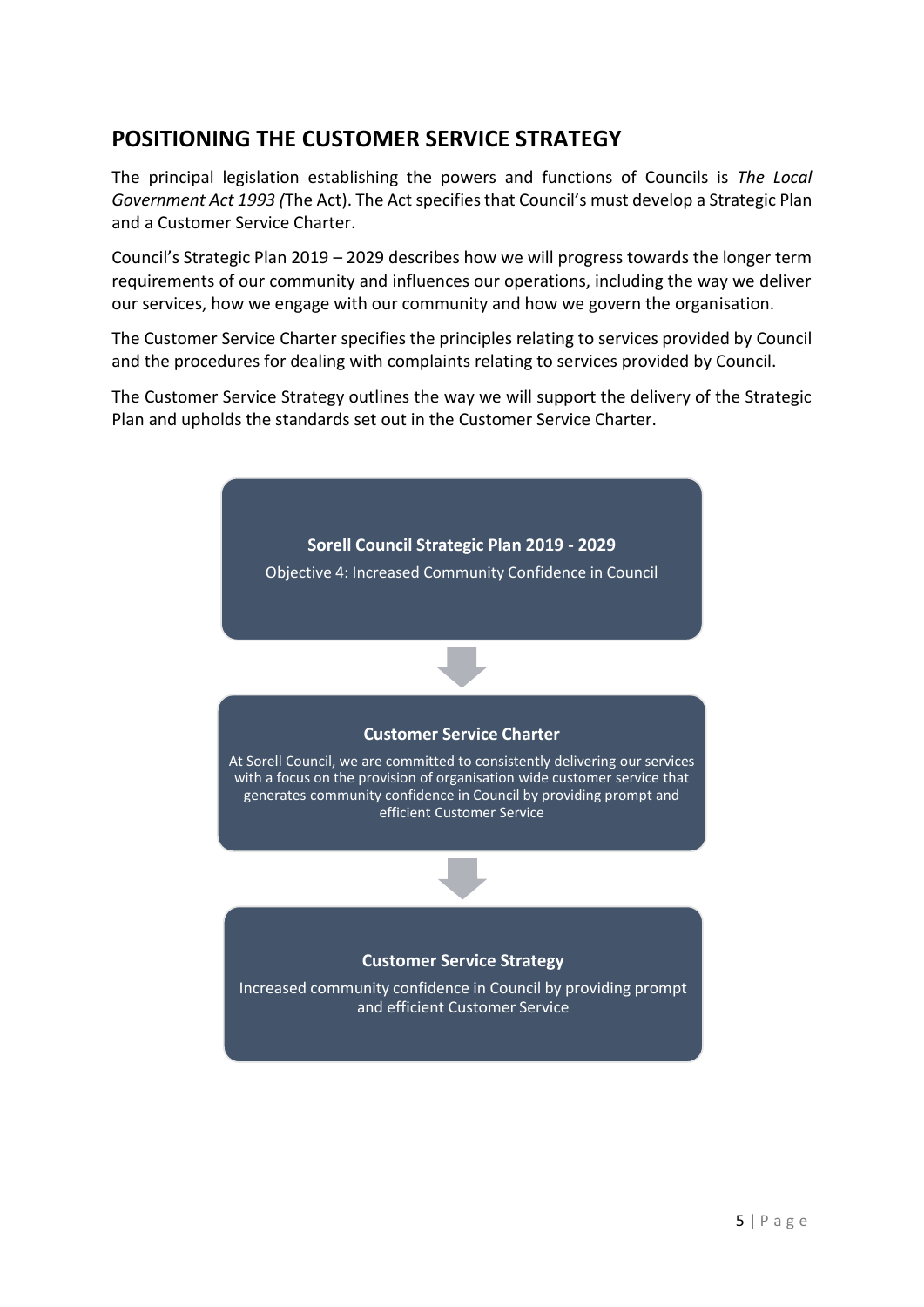# **OUR CUSTOMERS**

At Council, we use the word "customer" to describe the diverse array of individuals and organisations who receive services from us or interact with us.

Our "customers" include:

- Residents and rate payers;
- Local and national businesses;
- **Community groups;**
- Visitors and tourists:
- Councillors:
- Agencies such as Federal and State Government Departments and not-for-profit groups; and
- Regulatory bodies such as auditors, Local Government Association (LGAT) etc.

We recognise that whilst not all of our customers directly contact Council they do still rely on us to provide direction to help our community and deliver essential services.

We also recognise that as an organisation providing and delivering a diverse range of services, we often interact as customers ourselves internally. It is important that we do this well in order to best deliver services to our external customers.

## **KEY CUSTOMER SERVICE OBJECTIVES**

To consistently achieve excellence in the provision of customer service, Council has implemented five key customer service objectives.

The key objectives of The Strategy are to:

- 1. Increase community confidence in Council by providing prompt and efficient Customer Service.
- 2. Provide organisational wide customer service that generates customer satisfaction.
- 3. Educate our community about the community service standards they can expect from Council.
- 4. Ensure that what Council says about itself is consistent with the customer experience of Council.
- 5. Engage with and understand our customers' needs.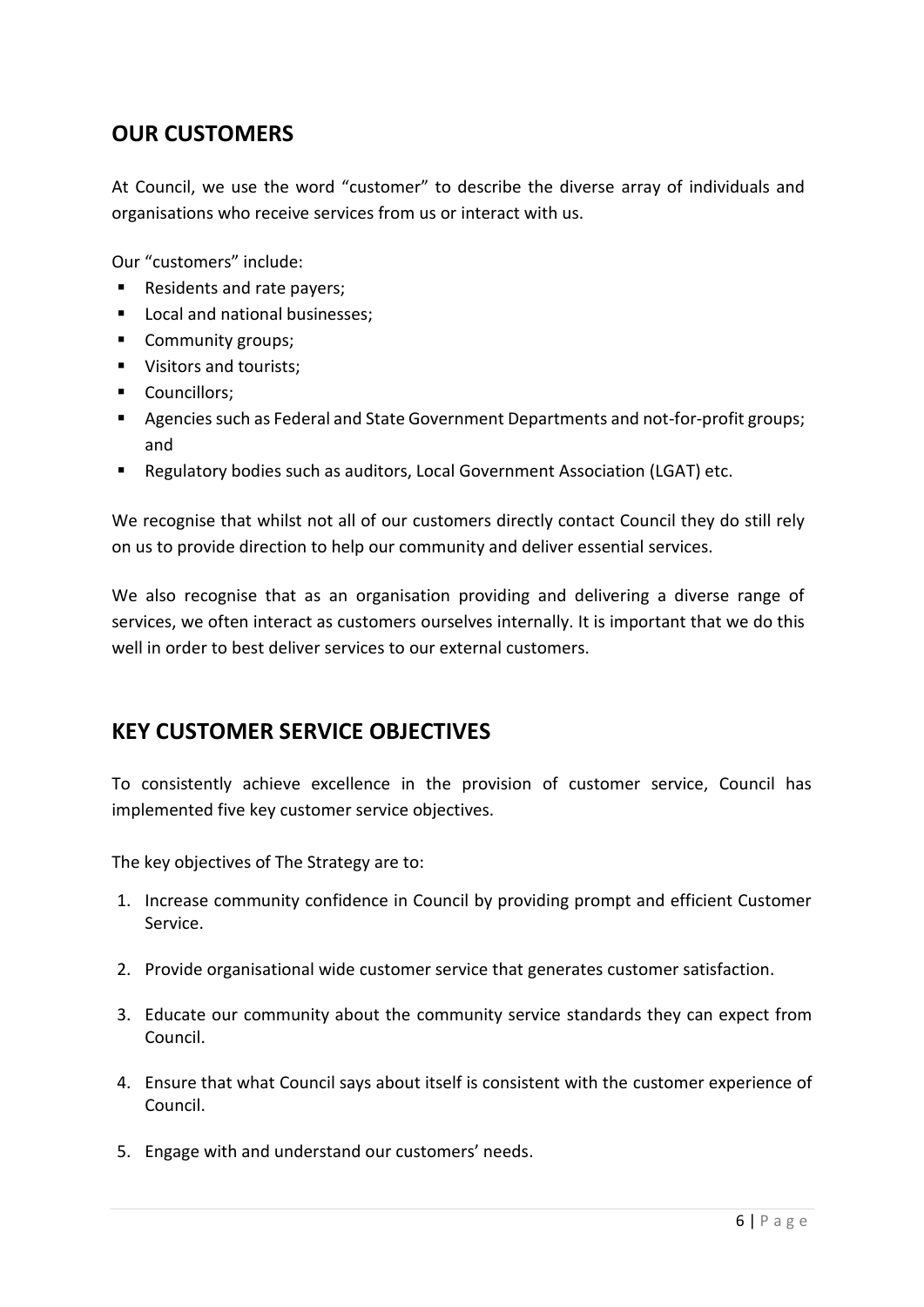# **THE ACTION PLAN – HOW WE WILL ACHIEVE OUR OBJECTIVES**

| <b>Objective</b> | 1. Increased community confidence in Council by providing prompt,<br>professional and efficient Customer Service.                                                                                                                                                                                                         |
|------------------|---------------------------------------------------------------------------------------------------------------------------------------------------------------------------------------------------------------------------------------------------------------------------------------------------------------------------|
| <b>Actions</b>   | Provide response times in line with our Customer Service Charter.<br>٠<br>Being transparent, open and honest.<br>п<br>Implement and maintain a knowledge base system for Customer<br>ш<br>Service (LivePro).<br>Review the Sorell Council's Personal Appearance Policy to reflect a<br>ш<br>corporate standard and brand. |
| <b>Outcomes</b>  | Correct and consistent answers to your questions.<br>ш<br>Questions answered at your first point of contact (where possible).<br>ш<br>Fast and efficient responses.<br>п<br>Promote a professional, consistent and corporate image at all times.<br>п                                                                     |
| <b>Objective</b> | 2. Provide organisational wide customer service that generates customer<br>satisfaction.                                                                                                                                                                                                                                  |
| <b>Actions</b>   | Deliver an organisation wide training program focusing on customer<br>٠<br>service, 'It's everyone's responsibility'.<br>Incorporate front line Customer Service experience and expectations<br>п<br>into staff inductions.<br>Use our resources efficiently                                                              |
| <b>Outcomes</b>  | To build a culture that places the customer first.<br>ш<br>You will receive effective customer service across all teams and all<br>п<br>areas of Council.<br>Consistently meet our service standards.                                                                                                                     |
| <b>Objective</b> | 3. Educate our community about the customer service standards they can<br>expect from Council.                                                                                                                                                                                                                            |
| <b>Actions</b>   | Ensure the Customer Service Charter is readily available to the<br>п<br>community.<br>Develop the communities understanding of what effective customer<br>п<br>service means.<br>Demonstrate those standards in each interaction with Council.<br>٠                                                                       |
| <b>Outcomes</b>  | Customers will understand what their role is in assisting us to provide<br>them with effective customer service.<br>Have a community that is better informed and aware of the customer<br>п<br>service standards they can expect from Council.                                                                            |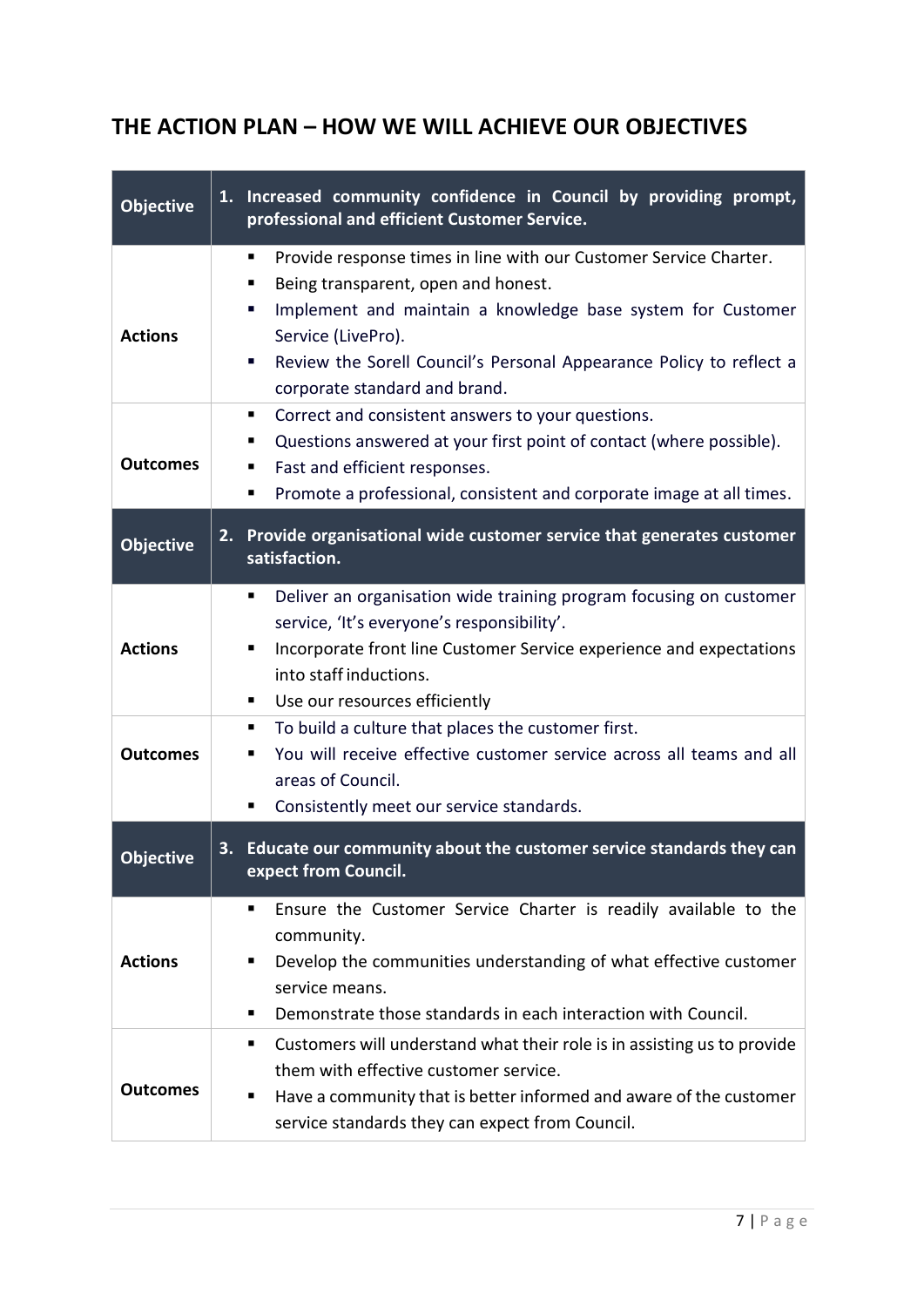| <b>Objective</b> | Ensure what Council says about itself is consistent with the customer<br>4.<br>experience of Council.                                                                                                                                                                                                                                                                                                                                                                                                                                                                                                                                                 |
|------------------|-------------------------------------------------------------------------------------------------------------------------------------------------------------------------------------------------------------------------------------------------------------------------------------------------------------------------------------------------------------------------------------------------------------------------------------------------------------------------------------------------------------------------------------------------------------------------------------------------------------------------------------------------------|
| <b>Actions</b>   | Continue to undertake a Customer Service Survey to find out how we<br>$\bullet$<br>are going and identify areas for improvement.<br>Refresh all staff on the standards outlined in the Customer Service<br>$\bullet$<br>Charter and their associated responsibilities.<br>Document our commitment to good internal and external customer<br>٠<br>service from all areas of the organisation, including it in the Annual<br>Plan and as an annual Key Performance Indicator (KPI) of all staff.<br>Measuring our performance through benchmarking and reporting<br>(e.g. monthly Council Meeting agenda reports and National<br>Benchmarking Program). |
| <b>Outcomes</b>  | All Council staff understand that Customer Service is everyone's<br>$\bullet$<br>responsibility.<br>Council staff are customer focused and ready to listen.<br>All staff have the training and knowledge required to provide good<br>customer service.<br>We will work better together across all areas of Council to provide<br>you with the level of customer service you expect.<br>Understand and track our progress against the industry standard.<br>Complaints decreasing over time, compliments increasing over time.                                                                                                                         |
| Objective        | 5. Engage with and understand our customers' needs.                                                                                                                                                                                                                                                                                                                                                                                                                                                                                                                                                                                                   |
| <b>Actions</b>   | Regularly seek feedback from you to ensure we continue to meet<br>٠<br>expectations.<br>Review and update the content on the Sorell Council website to<br>better reflect the information and services the community requires.<br>Continue to develop website functionality and make improvements<br>that will benefit our customers.<br>Expand the range of online services we provide.<br>Review and update our Customer Service Charter.<br>ш                                                                                                                                                                                                       |
|                  | Identify and use new technology as a Customer Service Tool e.g. Apps,<br>ш<br>Social Media, website etc.                                                                                                                                                                                                                                                                                                                                                                                                                                                                                                                                              |
| <b>Outcomes</b>  | User friendly website that is accessible and easy to navigate for all<br>ш<br>members of our community.<br>Improved range of online services to enable easier access and greater<br>choice.<br>Customers have the opportunity to have their say.<br>ш<br>Customers are informed of changes that affect them.<br>We will better understand who our customers are and what their<br>٠<br>needs are.                                                                                                                                                                                                                                                     |